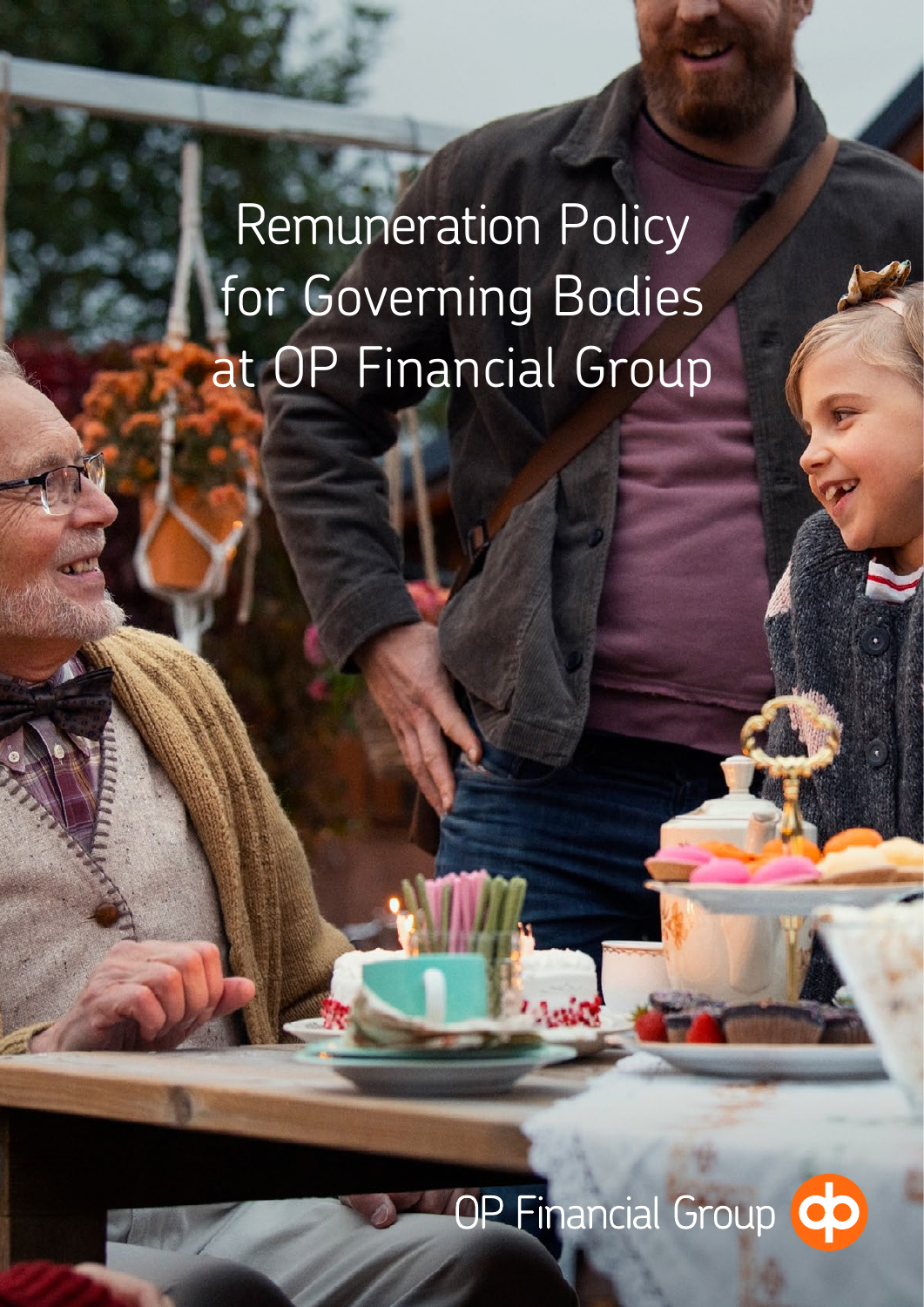## Remuneration Policy for Governing Bodies at OP Financial Group

## **Contents**

| $\overline{2}$ |                                                                                                                       |  |
|----------------|-----------------------------------------------------------------------------------------------------------------------|--|
|                |                                                                                                                       |  |
|                |                                                                                                                       |  |
|                |                                                                                                                       |  |
|                | 4 Structure and decision-making process for remuneration to the President and Group Chief Executive Officer and their |  |
|                |                                                                                                                       |  |

## <span id="page-1-0"></span>1 INTRODUCTION

OP Financial Group's Remuneration Policy for Governing Bodies supports the implementation of OP Financial Group's mission as well as the strategy and the annual business targets derived from the strategy. The following Group-level principles, which guide all remuneration at OP Financial Group, lie behind the Remuneration Policy:

- Remuneration attracts, encourages and motivates
- Remuneration is in line with OP Financial Group's core values, mission and strategy, and it contributes to their implementation
- Rewarding for excellent performance
- Remuneration is competitive as a whole
- Remuneration schemes comply with regulation, take account of responsibility issues and sustainability risks, and do not encourage excessive risk-taking
- Remuneration is simple, transparent and understandable.

In addition to the abovementioned remuneration principles, a uniform pay policy guiding the entire OP Financial Group's remuneration and the remuneration scheme apply to all those with an employment or executive contract with OP Financial Group.

## 2 DESCRIPTION OF DECISION-MAKING PROCESS

Upon proposal by the Nomination and Remuneration Committee, OP Cooperative's Board of Directors decides on the Remuneration Policy for Governing Bodies at OP Financial Group. OP Cooperative's Supervisory Council confirms the remuneration principles that lie behind the Remuneration Policy.

Descriptions of the decision-making process for governing bodies are presented as part of each governing body.

<span id="page-1-1"></span>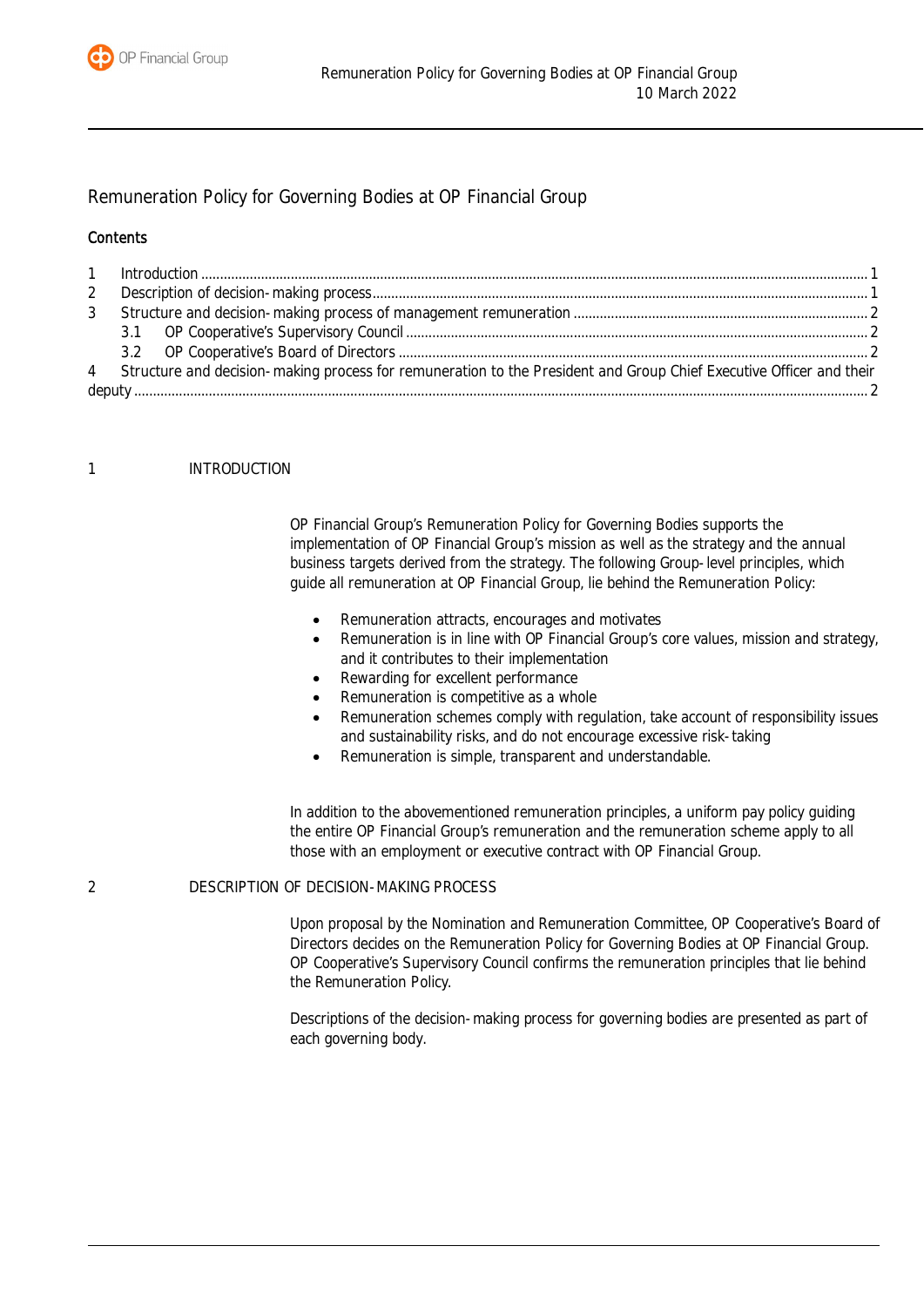

#### <span id="page-2-0"></span>3 STRUCTURE AND DECISION-MAKING PROCESS OF MANAGEMENT REMUNERATION

<span id="page-2-1"></span>3.1 OP Cooperative's Supervisory Council

The Cooperative Meeting is responsible for deciding on compensation payable to OP Cooperative's Supervisory Council and the OP Financial Group Nomination Committee is responsible for related preparation. Supervisory Council compensation comprises attendance fees and monthly fees.

The Chair, Vice Chairs and members of the Supervisory Council are covered by voluntary pension insurance, as referred to in the Employees Pensions Act (TyEL), through Ilmarinen Mutual Pension Insurance Company (only monthly fees accumulate TyEL pension).

#### <span id="page-2-2"></span>3.2 OP Cooperative's Board of Directors

OP Cooperative's Supervisory Council is responsible for deciding on compensation payable to OP Cooperative's Board of Directors and the Supervisory Council's Nomination Committee is responsible for related preparation. Board Compensation comprises attendance fees and monthly fees.

Neither a separate monthly fee for being a Board member nor any attendance fee is paid to the President and Group Chief Executive Officer.

The Chair, Vice Chairs and members of the Board of Directors are covered by voluntary pension insurance, as referred to in the Employees Pensions Act (TyEL), through Ilmarinen Mutual Pension Insurance Company (only monthly fees accumulate TyEL pension).

### <span id="page-2-3"></span>4 STRUCTURE AND DECISION-MAKING PROCESS FOR REMUNERATION TO THE PRESIDENT AND GROUP CHIEF EXECUTIVE OFFICER AND THEIR DEPUTY

OP Cooperative's Supervisory Council is responsible for appointing the President and Group Chief Executive Officer acting as OP Cooperative's CEO, and the Supervisory Council's Nomination Committee is responsible for related preparation. A written executive contract, approved by the Supervisory Council, stipulates the terms governing the employment of the President and Group Chief Executive Officer and their deputy.

OP Cooperative's Board of Directors decides on the annual review of the fringe benefits for the President and Group Chief Executive Officer and their deputy and responsibility for related preparation rests with the Nomination and Remuneration Committee of the Board of Directors.

The remuneration paid to the President and Group Chief Executive Officer and their deputy consists of the following three components:

- 1) Fixed salary
- 2) Performance-based bonus and
- 3) Supplementary pension.

#### 1. Fixed salary

Fixed salary is total salary that contains pay in cash and fringe benefits, with the job grade, responsibility, personal performance and the market situation constituting its basis. A pay review can be performed on an annual basis according to the decision-making procedure described above. Fringe benefits include an employer-provided mobile phone, company car and a housing fringe benefit, if any. In addition, the President and Group Chief Executive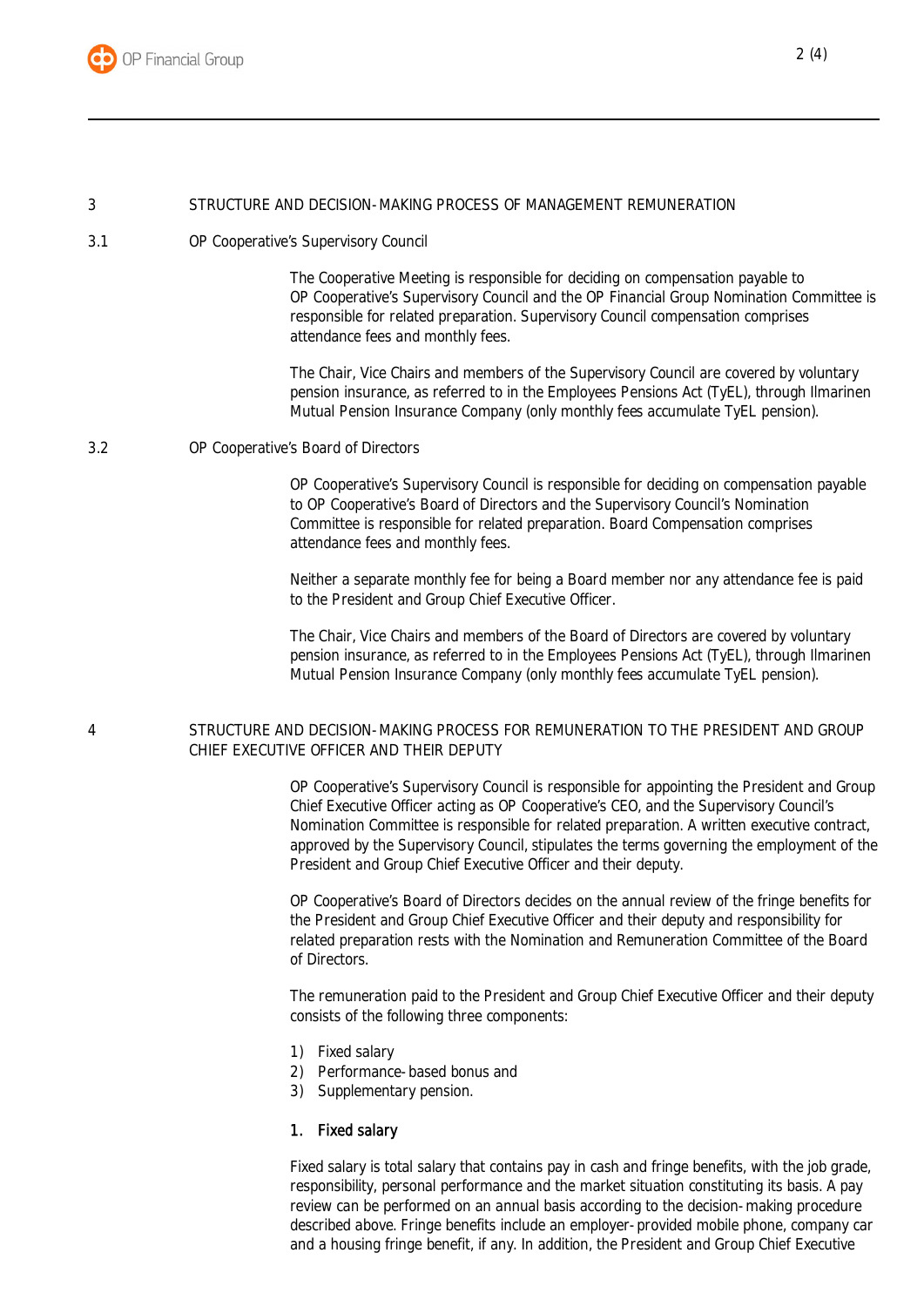Officer and their deputy are entitled to the same employer-provided banking, insurance and health services benefits as with other personnel.

## 2. Performance-based bonus

The performance-based bonus is aimed at guiding, engaging and incentivising the President and Group Chief Executive Officer and their deputy to implement OP Financial Group's strategy. The performance-based bonus metrics are tied to OP Financial Group's strategy and the annual business or personal targets derived from it. The metrics may be quantitative and/or qualitative. Their minimum, target and maximum levels are annually decided as described in the decision-making procedure above. The performance-based bonus also involves an earnings factor based on the result recorded by the central cooperative consolidated. The performance period for the performance-based bonus is one calendar year. The maximum performance-based bonus payable to the President and Group Chief Executive Office and their deputy equals their 12-month and 10-month fixed salary, respectively.

The Group-level precondition for remuneration is that OP Financial Group's LCR (Liquidity Coverage Ratio) exceeds 110% and the CET1 ratio exceeds the CET1 MDA + 2 percentage points on the bonus payout date (CET1 MDA = CET1 minimum level. If this level is not met, profit distribution will be restricted). Another precondition for bonus payout is that the EBT of the employer company and customer business shows a profit. Furthermore, bonuses earned will be reduced or completely refused if binding internal guidelines within the Group or task or regulatory requirements have been ignored and separately specified qualitative or risk management elements have materialised. Paid bonuses may also be fully or partly clawed back if the President and Group Chief Executive Officer or their deputy is found guilty of misdemeanours, or intentionally endangered the future of business, or violated the law.

A regulatory deferral procedure applies to the payment of performance-based bonuses and the payment of half of the bonus in other than cash, if the variable remuneration of the President and Group Chief Executive Officer and their deputy for a 12-month performance period exceeds 50,000 euros or constitutes at least a third of the combined annual bonuses.

If the euro maximum for deferral is exceeded, 60% of the remuneration will be paid immediately and 40% is deferred. As of 2022, if the amount of variable remuneration is particularly large (at least an 8-month salary and at least €200,000), 40% of the bonus will be paid immediately and 60% of the bonus will be deferred. The deferred bonus will be paid within the next five years. The value of the reference instrument decided by OP Cooperative's Board of Directors is used as the non-cash payment. The bonus tied to the reference instrument will be paid after a 12-month retention period.

## 3. Supplementary pension

OP Financial Group's retirement benefits are determined in accordance with pension legislation and the Group's own supplementary pension plans. If the executive contract of the President and Group CEO or the Deputy President and Group CEO with OP Financial Group begins or has begun in June 2018 or thereafter, the retirement age is equivalent to the lowest pensionable age under the Employees Pensions Act (TyEL) and the supplementary pension is based on a defined contribution plan. The contribution to the supplementary pension based on a defined contribution plan amounts to 20% of the fixed annual earnings. If the executive contract of the President and Group CEO or the Deputy President and Group CEO with OP Financial Group has begun prior to June 2018, the retirement age is 63 or 65 years and the supplementary pension is based on a defined